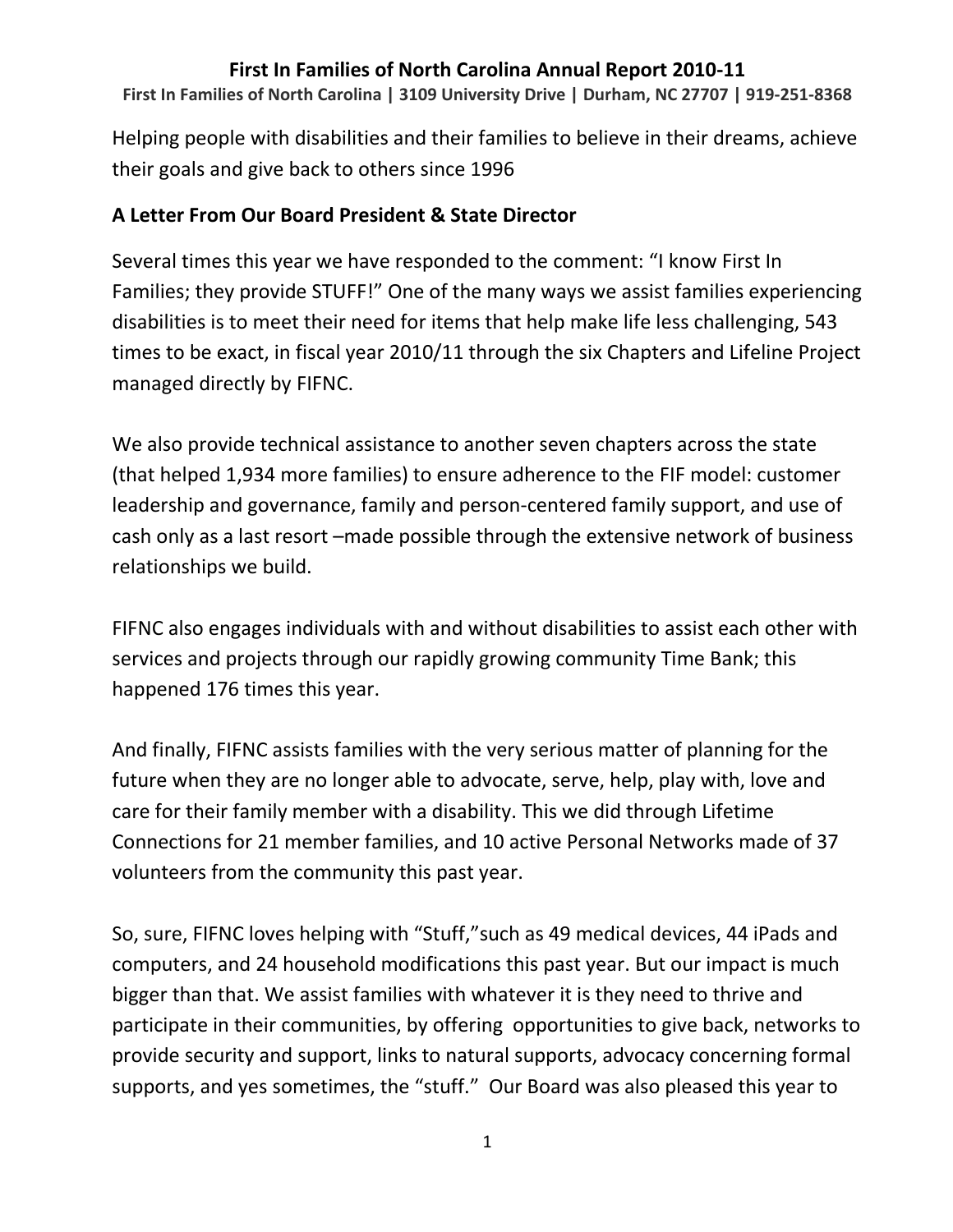**First In Families of North Carolina | 3109 University Drive | Durham, NC 27707 | 919-251-8368**

have assisted 25 Military families through our programs. Please see more about First In Families in 2010/11 on the following pages!

Sincerely,

Erica and Betsy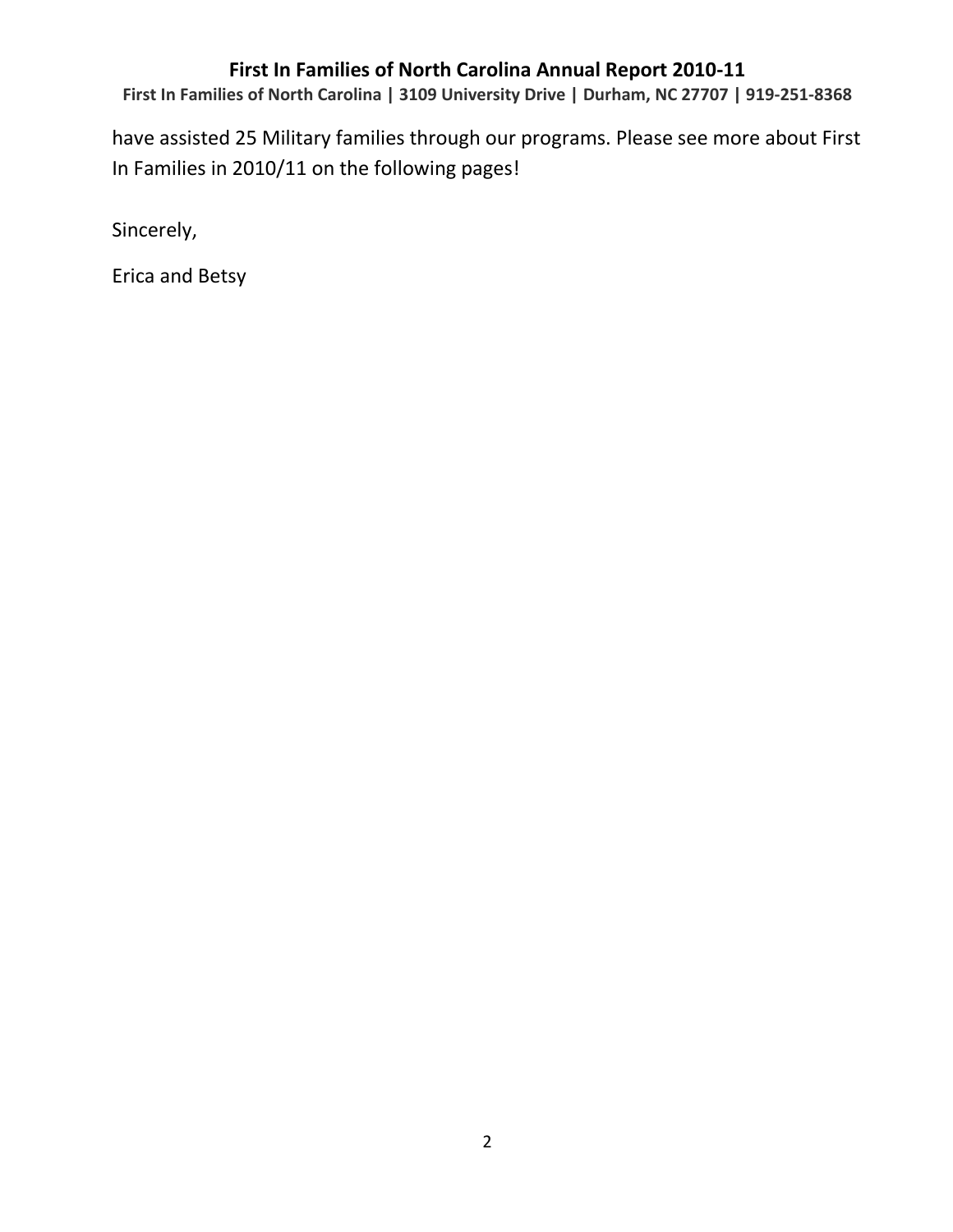**First In Families of North Carolina | 3109 University Drive | Durham, NC 27707 | 919-251-8368**

### **Leadership**

Erica Ferranti: President, Raleigh Greg McGrew: Vice-President, Apex Peggy Balak: Secretary, Raleigh Robin McDuffie: Treasurer, Chapel Hill Mark Bullock Constance Finch Melinda Kupner Melanie Mattingly Gwen McArthur Cynthia K. Parkey Pat Reid

FIFNC & the local chapters have served 23,014 families since 1998.

FIFNC is a 501(c)(3) North Carolina not-for-profit corporation founded in 1996, incorporated in 2001 and acknowledged as tax-exempt in 2003.

FIFNC, 3109 University Dr., Suite 100, Durham, NC 27707 919-251-8368 919-400-4846 (Fax) [www.fifnc.org](http://www.fifnc.org/)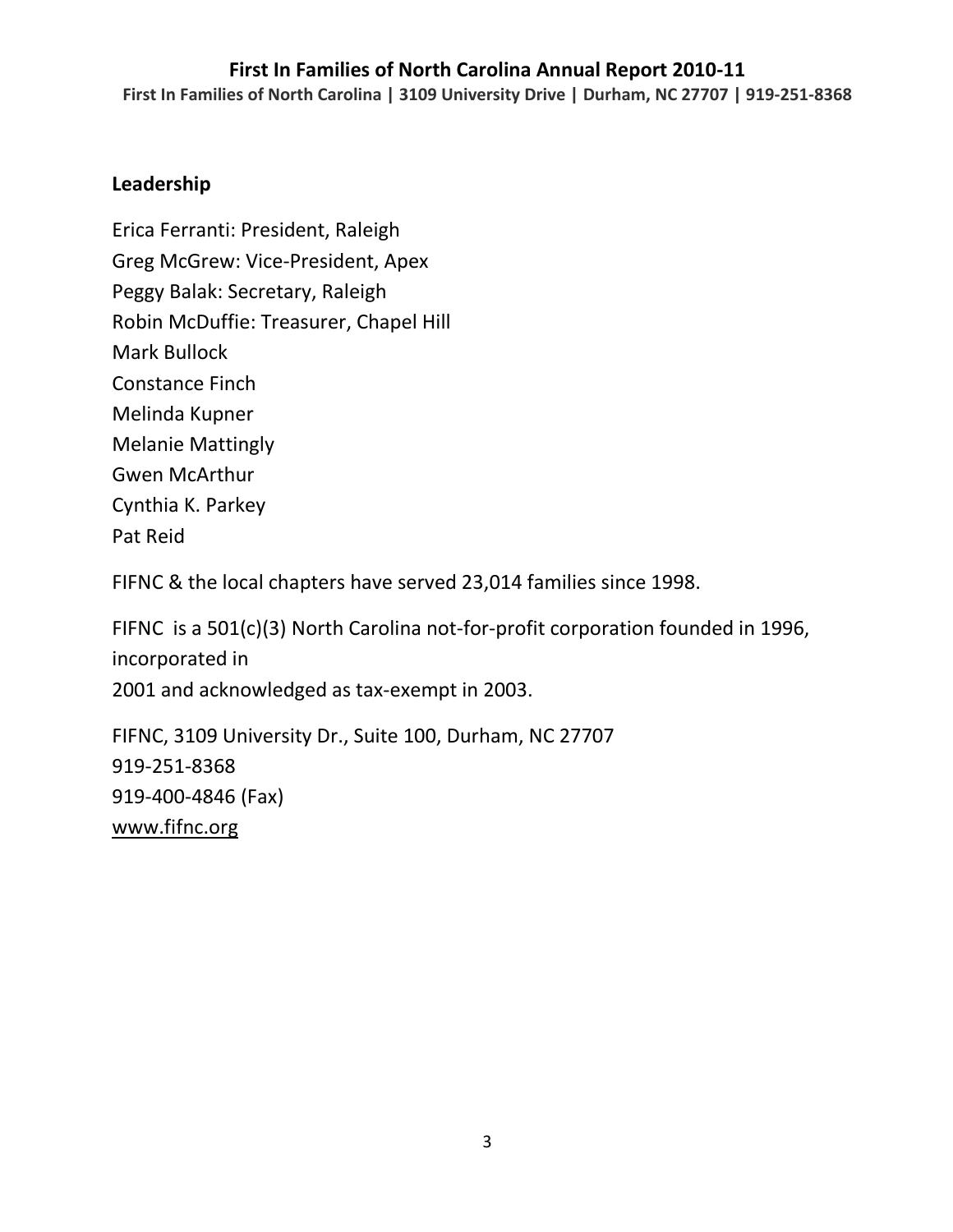**First In Families of North Carolina | 3109 University Drive | Durham, NC 27707 | 919-251-8368**

### **Our Programs & Accomplishments**

#### **Lifetime Connections**

Lifetime Connections offers unique supports and future planning services to people with all types of disabilities and their families. We provide an alternative or addition to traditional services, through a comprehensive, membership-based set of services tailored to each individual or family. Core services include personal networks and workshops on wills and estate planning.

The outcome of Lifetime Connections is to provide families with relief and security regarding the future of their loved one, through the knowledge that their family member has a support network in place and they themselves have their legal and financial planning in order. This year, Lifetime Connections memberships grew by 73% and has 19 active members.

## **Lifetime Connections in Action**

Brian has a Traumatic Brain Injury (TBI) as a result of a recent accident. At this time, Brian was celebrating new marriage and expecting his first child. When Brian joined the FIFNC Lifetime Connections program, his main goal was to develop a network of fathers to help him learn parenting skills to adjust to his TBI and be the best father possible.

A year into the program, Brian has a second baby and his network has helped him moved into a new home, search for employment opportunities, and assisted him with parenting skills.

Brian is eager to have the opportunity to make new friends through Lifetime Connections, enabling him to be a better father, husband, and person.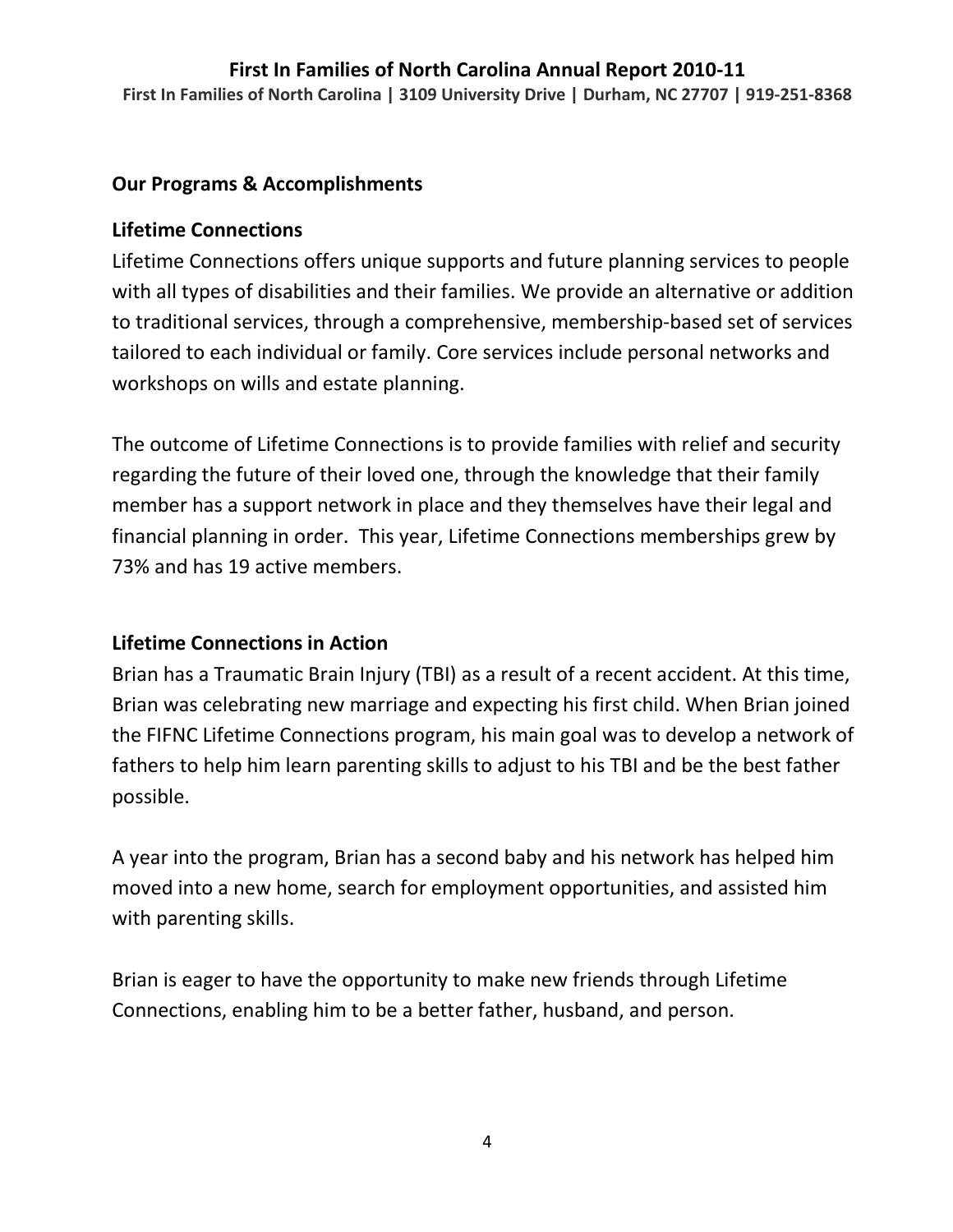**First In Families of North Carolina | 3109 University Drive | Durham, NC 27707 | 919-251-8368**

### **FIF Chapters & Technical Assistance**

FIFNC added three local FIF Chapters among those the organization directly manages, doubling in size! FIFNC began operating Five County FIF and Central Carolina FIF, and now hosts Durham FIF as well as FIF of Gaston, Cleveland & Lincoln Counties; FIF of Johnston County; and FIF of Wake County.

FIFNC also provides extensive technical assistance to all 13 FIF Chapters covering 45 NC counties. Technical Asistance includes training and assessment based upon Core Indicators for chapter health which measure customer leadership, leveraging of resources, and many other criteria for adherence to the FIF model of customer service and best practice family support.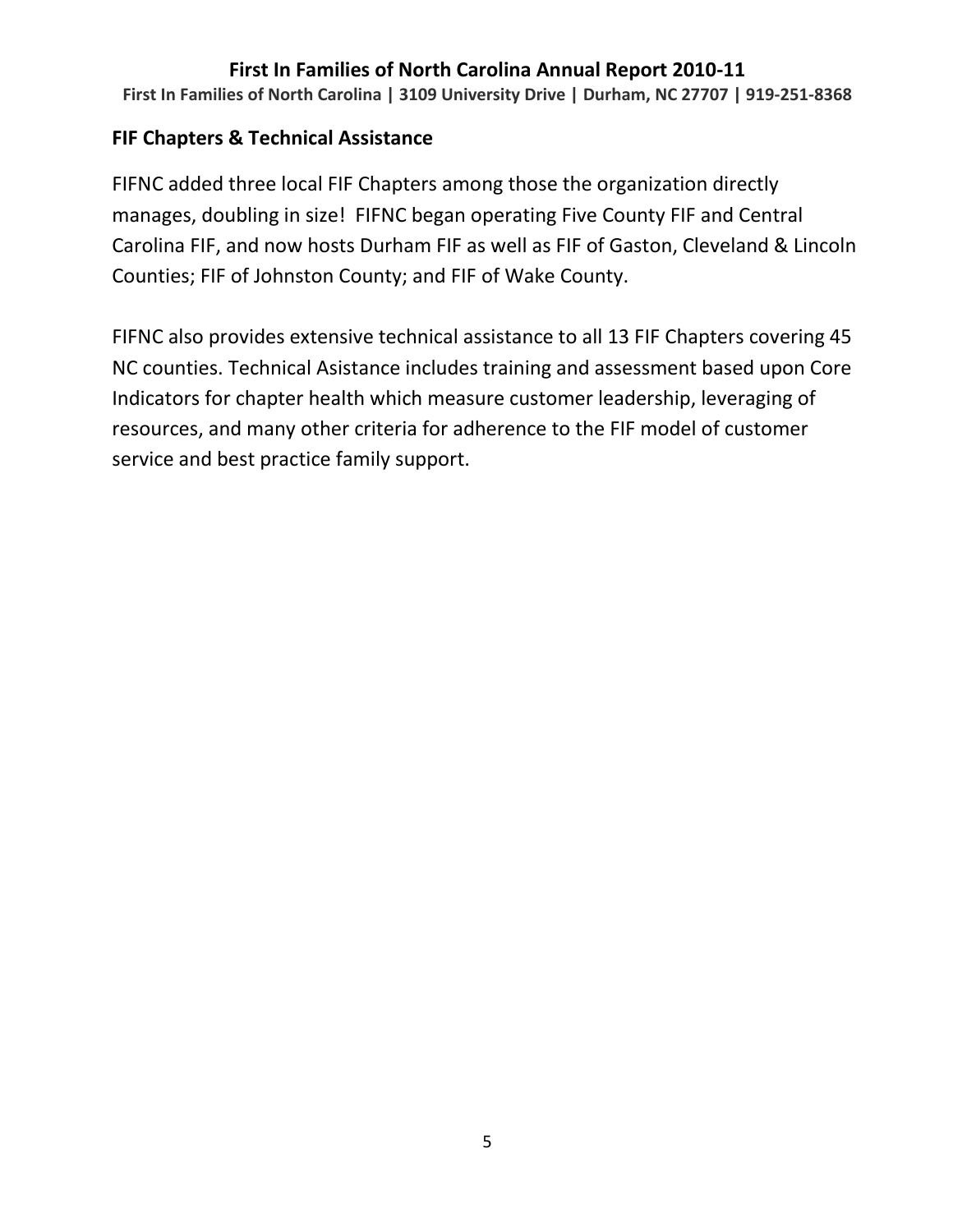#### **First In Families of North Carolina Annual Report 2010-11 First In Families of North Carolina | 3109 University Drive | Durham, NC 27707 | 919-251-8368**

## **A Chapter In Action**

Wake FIF Chapter worked with Garner TV and Appliance for a family who had not had a working stove in months. Garner TV and Appliance delivered and set up the oven free of charge which provided First In Families a significant discount towards the cost of meeting the family's need. This is our second partnership with Garner TV and Appliance, who is a tremendous asset to FIF Wake, and we look forward to working with them in the future.

The FIFNC Time Bank connects community members through a system for sharing skills in which no money is exchanged - only time and talents. All services are valued equally, and Time Bank members include people with and without disabilities.

#### **FIFNC Time Bank**

The FIFNC Time Bank began operation in June 2010, and welcomed 67 members by the end of FY 2010-11. Of these members, 55% are an either a self-advocate or a family member of an individual with a developmental disability.

Time Bank members spent 226.75 hours of service, and offered 41 different types of services – from pet sitting to piano tuning – available to the community in Durham, Orange, Wake, Person and Chatham counties.

## **FIFNC Time Bank in Action**

Ha, a Time Bank member, earned Time Dollars by offering computer assistance to fellow Time Bank members during a group computer training session. She spent Time Dollars to receive transportation from another Time Bank member who drove her to a doctor appointment.

Ha continues to earn Time Dollars by baking for others and helping with computer support.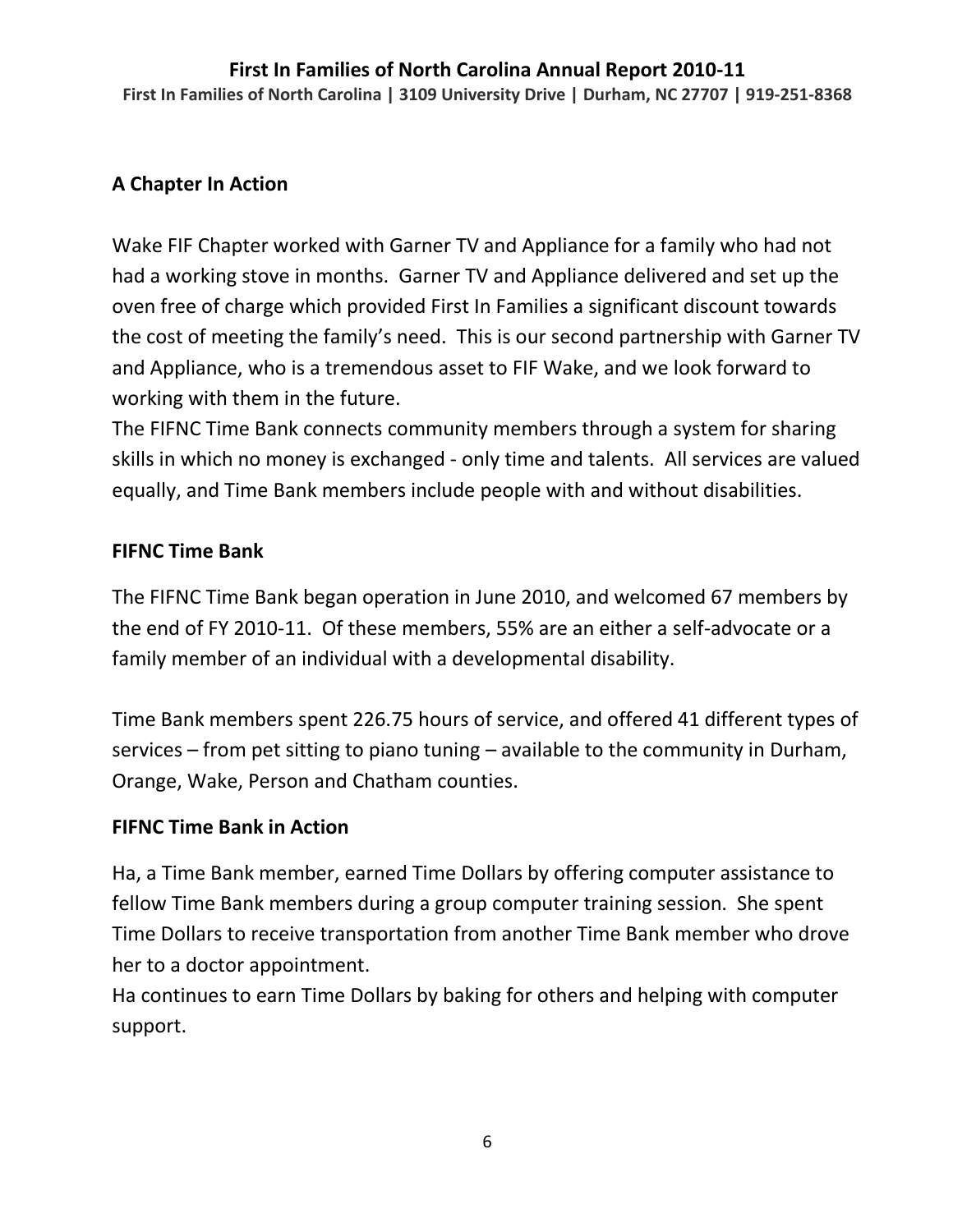**First In Families of North Carolina | 3109 University Drive | Durham, NC 27707 | 919-251-8368**

## **Lifeline Project**

Through a combination of state funding, private grants and donations, Lifeline Project assists families in North Carolina counties not served by a local FIF Chapter. In 2010-11, FIFNC staff leveraged 54 cents/grant dollar spent and assisted 59 families in 16 counties across the state.

## **Lifeline Project in Action**

Sidney, a 16-year-old with Autism, decided that he would like to work in the computer graphics or gaming field after his schooling. He researched both fields and discovered that people in those careers use Apple computers. He applied to Lifeline Project for a MacBook so he could begin learning the skills that would lead him to his career. The Lifeline Project coordinator worked with the local Apple store, and they were able to find a refurbished MacBook within the FIF funding limits. Sidney is well on his way to realizing his dream!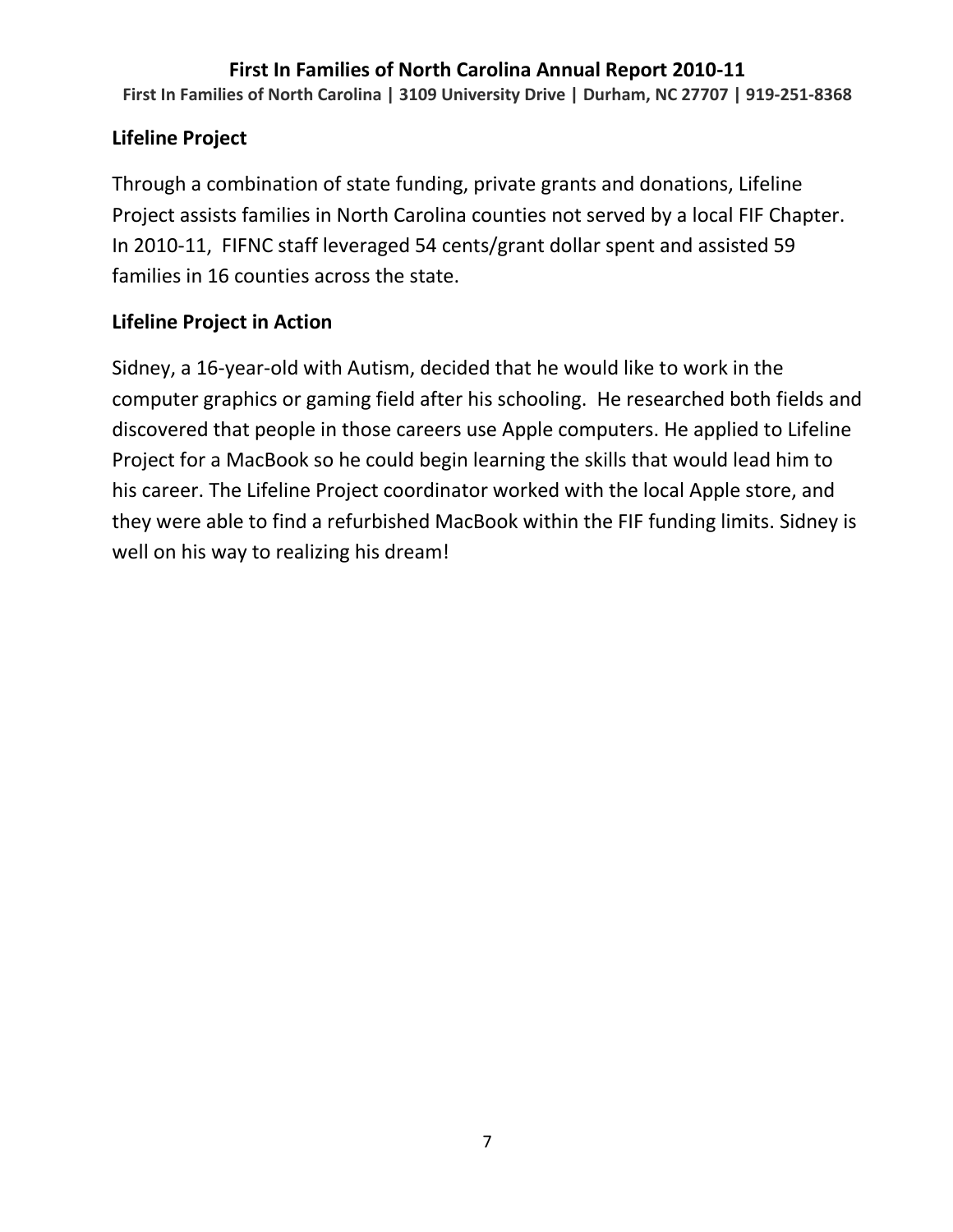**First In Families of North Carolina | 3109 University Drive | Durham, NC 27707 | 919-251-8368**

### **Specific of Services:**

#### **Our Services at a Glance**

FIFNC & the Chapters it directly manages served 692 families in FY 2010-2011. The average income of the families served last year is \$15,828, 78% of the federal poverty level for a family of 3.5 (our average family size last year).

#### **Who We Serve:**

## **FIF Chapters & Lifeline Project**

Primarily people with developmental disabilities or traumatic brain injury, of any age, in 69 counties.

#### **Lifetime Connections**

People with any disability, living in the Triangle – Durham, Orange and Wake counties.

## **FIFNC Time Bank**

People with and without Developmental Disabilities living in Durham, Orange, Wake, Person & Chatham counties.

## **Requests Met Through Chapters & Lifeline Project by Category**

Medical therapy and Equipment: 11.48% Health/Wellness, Home Repair & Respite: 13.63% Transportation: 8.16% Basic Needs, Utilities & Housing: 36.46% Education & Summer Programs: 27.26%

## **Race/Ethnicity of Families Served**

African American: 40% Asian: 0% Caucasian: 30% Hispanic: 15%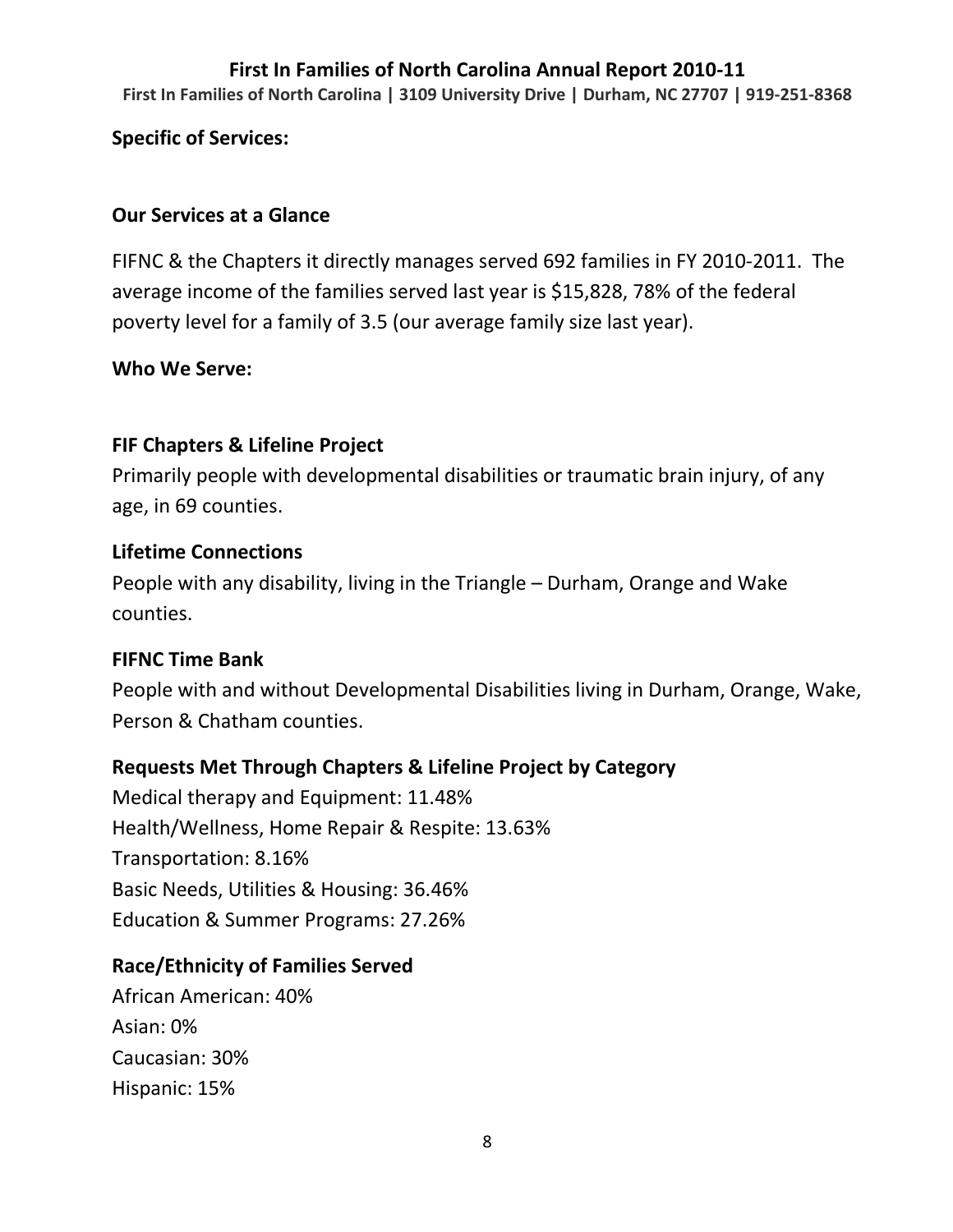**First In Families of North Carolina | 3109 University Drive | Durham, NC 27707 | 919-251-8368**

Native American: 0% Unreported: 15%

### **FIFNC Time Bank Members**

Members without I/DD Ties: 45% Members with I/DD Ties: 55% Time Dollars earned by People with I/DD: 110 Time Dollars earned by People without I/DD: 192

## **Lifetime Connections Members**

16-25 years old: 52% 26 years old and older: 19%\* TBI: 29%\* \*excluding people with TBI

## **Financial Report**

**Income:** During the period July 1, 2010 through June 30, 2011, FIFNC's total revenue was \$965,111. Sources of this income included grants and donations from the following sources:

The NC Division of Mental Health/Developmental Disabilities/Substance Abuse **Services** The US Health Resources and Service Administration Wake County Human Services The Durham Center Five County Mental Health Orange-Person-Chatham Area Program Pathways LME Wake County Community Foundation Johnston County Community Foundation Home Health Foundation of Chapel Hill Endowment of the Triangle Community Foundation Lifetime members of the Lifetime Connections program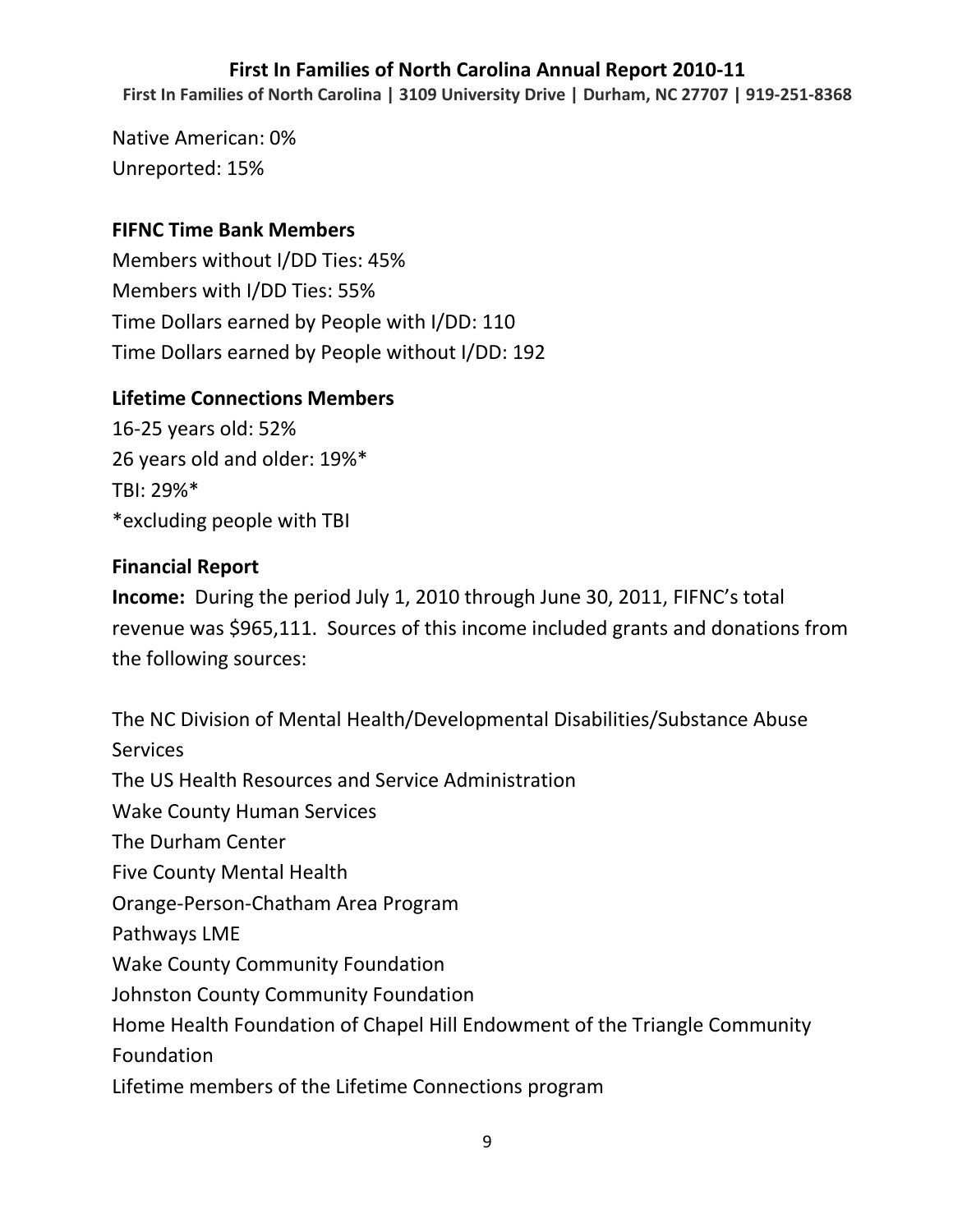**First In Families of North Carolina | 3109 University Drive | Durham, NC 27707 | 919-251-8368**

Numerous individual contributors Fundraising Events

Through leveraging the dollars provided by our public funders and foundations, First In Families of North Carolina was able to stretch each dollar by 30 cents in 2010- 2011, generating \$149,978.12 worth of in-kind contributions and donations from individuals and businesses.

**Expenses:** Total for year: \$871,665

Direct Support of Families & Individuals with Disabilities through our Programs: \$748,966 Fundraising: \$2,012 Management & Administration: \$120,687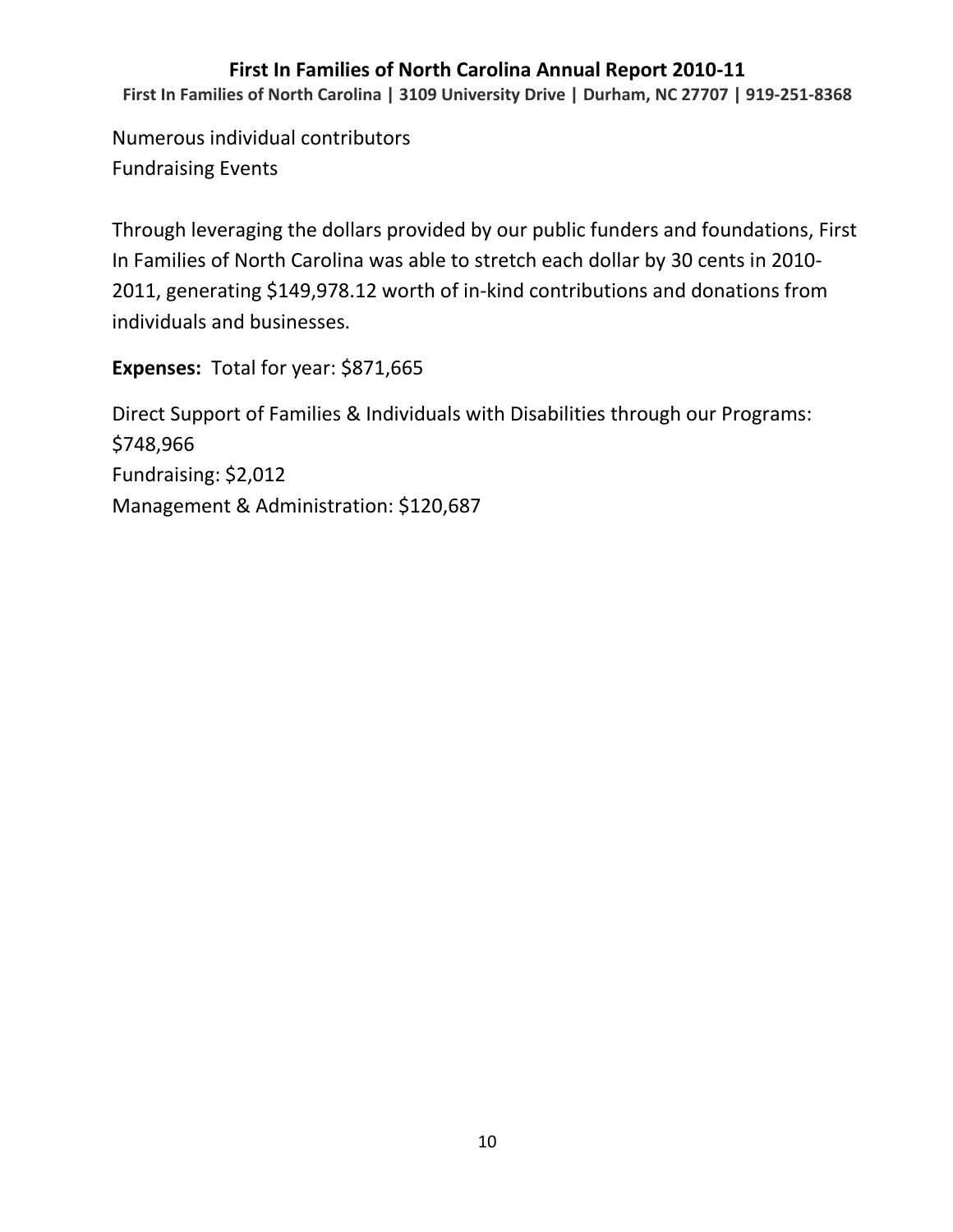**First In Families of North Carolina | 3109 University Drive | Durham, NC 27707 | 919-251-8368**

#### **Partnerships**

Partnerships are at the heart of our work. We strive to parter with local businesses to receive items at the lowest cost possible to better stretch our dollars and serve more families.

Thank You to FIFNC Business Partners in 2010-11!

Advanced Seating & Mobility Apple Store - Raleigh Atlantic Construction Services Bargain Box Basic Needs Ministries Beacon Prosthetics & Orthotics Big Lots of Smithfield BuyBuyBaby Carolina Partners LLC Edwin Chapin Clayton Steak House Cranberry Tree Farm Duke Brace Shop Environmental Heating and Air, Inc Family Dollar Store - Gaston Frankie Lemmon School Garner TV & Appliance Generations Adult Day Program Genesis Christian PreSchool Center Go Realty & Karen Barbour Grace Community Church Chapel Hill Habitat ReStore Warehouse in Raleigh Hairport International Joshua Harris Harrison Automotive, Inc. Hatchbacks Shoes Hayes Homebuilders Healthcare Equipment Heavner Furniture Market High Touch-High Tech Irlen Clinic of NC James Garrity JAS Joey Driver Joyner Realty Company Kenly Area Ministries Kenly Automotive Parts Kenly United Methodist Church Kohl's Laurel Ridge Physical Therapy & Assoc. Leonard Truck Accessories LewisWell Drilling Inc. Linda Construction Company Lowes - Garner Lowes - Smithfield Marbles Kids Museum Mattress Warehouse Gena McLamb MedMall.net Mike's Appliance and Repair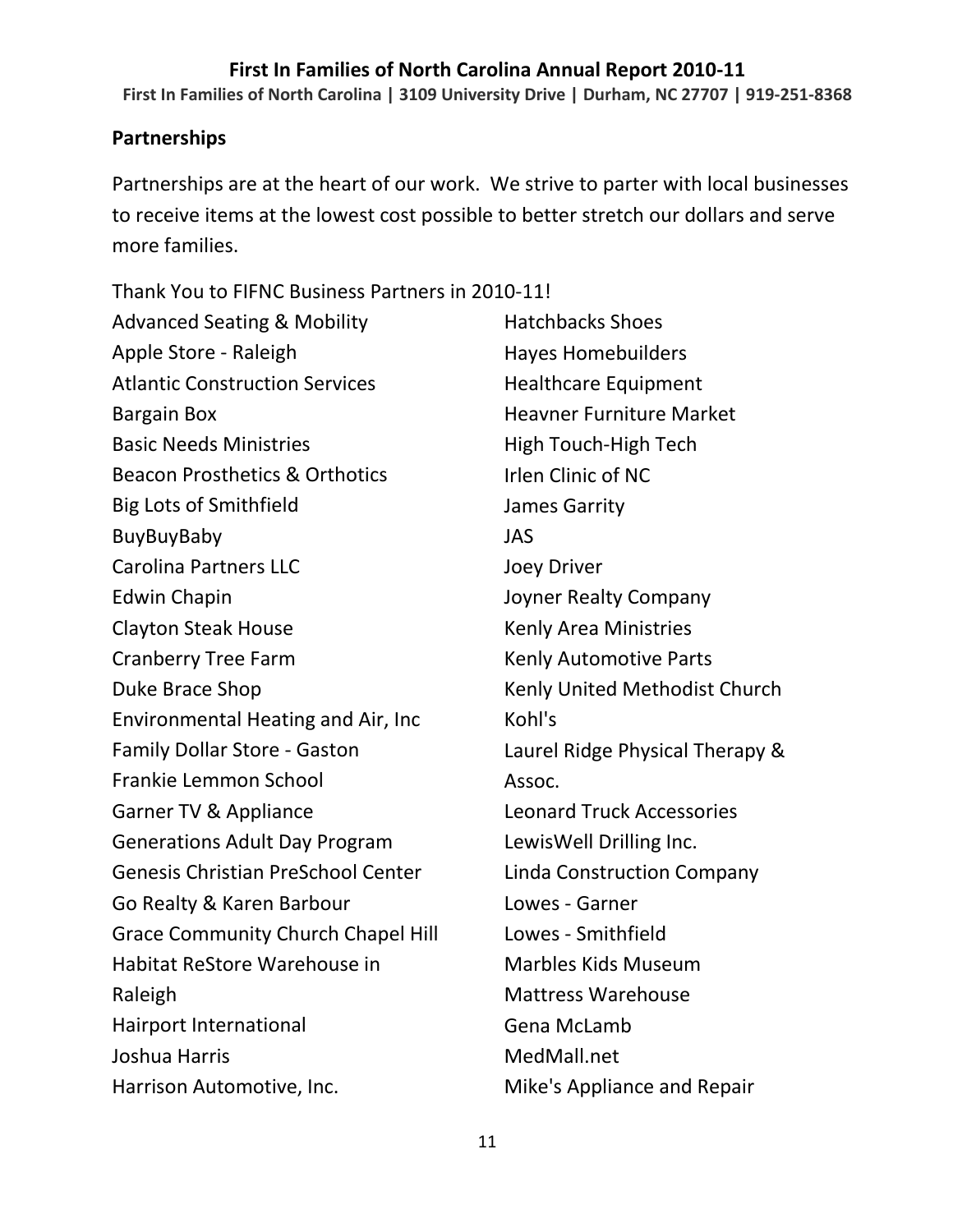**First In Families of North Carolina | 3109 University Drive | Durham, NC 27707 | 919-251-**

**8368**

Mirror Images Moody Reality Jeff Moore Ninth Street Bakery NC Baptist Men's Association Neuse Lumber North Haven Church North Shelby School Pediatric Therapy Associates Piggly Wiggly of Princeton Pinnacle Precious Children's Depot Precision TuneUp of Cary Price Heating & Air Project Enlightenment Reins from Above Roberson Plumbing Rock It Learning Roses Ryano Heating &AC Salvation Army - Durham Salvation Army - Smithfield

School Specialty Shelby Children's Clinic Shell Island Resort Sheryl Pittman Stalls Medical INC SWOOP Target - Garner Target - Durham Teaming for Technology Temple Baptist Church The Arc of Durham County The Arc of Gaston County The Arc of Orange Countyy Total Rehabilitation United Way of the Greater Triangle Walmart - Garner Walmart - Goldsboro Walmart - Smithfield Westpoint Construction White Plains Children's Center Window World Yard Worx

#### **Donors**

FIFNC expresses heartfelt thanks to our 29 new and loyal donors, 311 individual contributors of items for families, and our FIFNC Connector Society Members! We also thank the anonymous donors who assist us in various ways throughout the year.